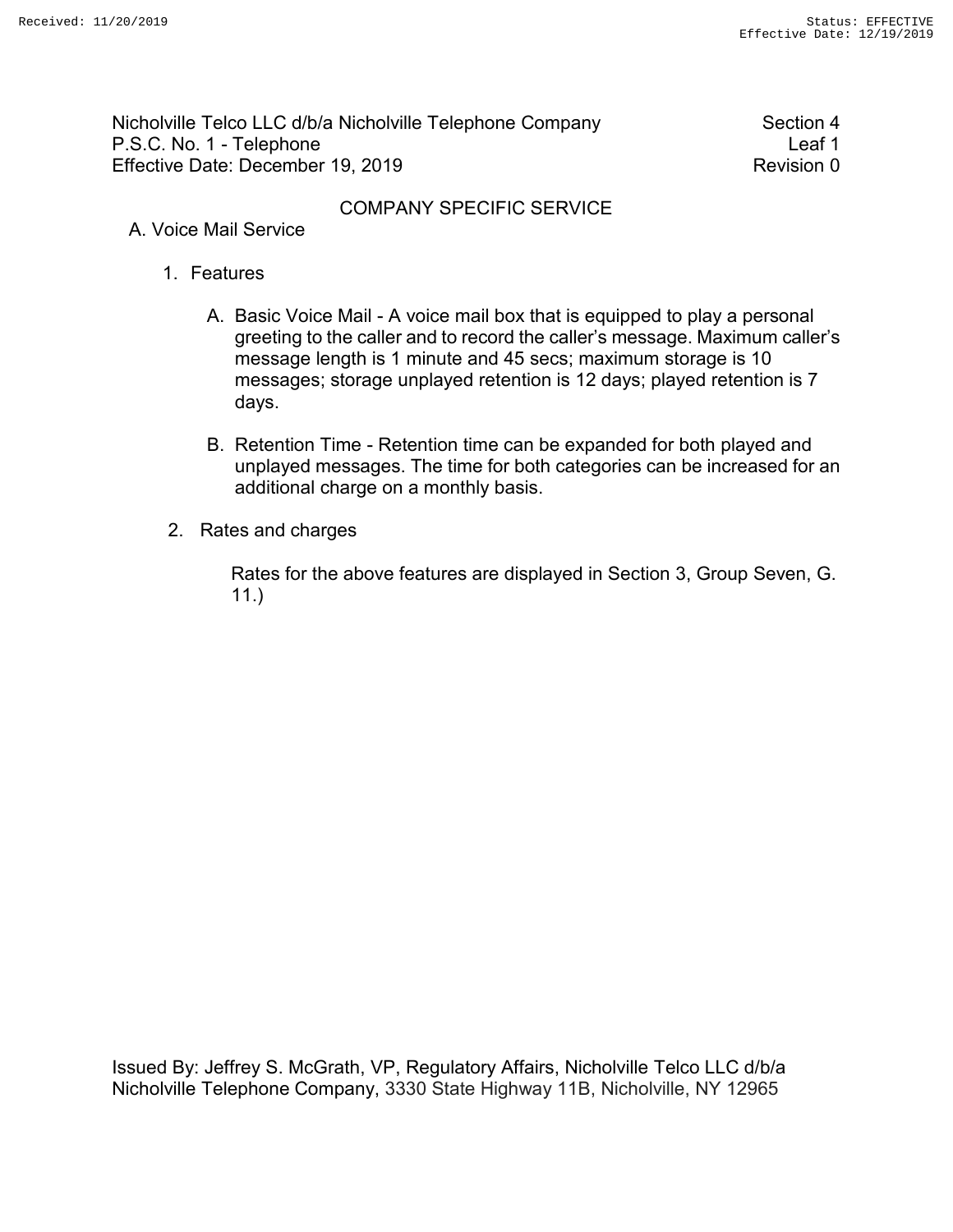Nicholville Telco LLC d/b/a Nicholville Telephone Company Section 4 P.S.C. No. 1 - Telephone Leaf 2<br>Effective Date: December 19, 2019 Effective Date: December 19, 2019

#### COMPANY SPECIFIC SERVICE

#### B. Supplemental Services Feature Savings Packages

The following Savings Packages are discounted billing arrangements. All regulations applicable to Supplemental Services, as specified in Section 7 of the New York State Telecommunications Association, Inc. P.S.C. No. 2 - Telephone tariff, apply to those services and features, included in these Savings Packages.

|                                                                                                                                                                                    | <b>Residential</b> | <b>Business</b> |
|------------------------------------------------------------------------------------------------------------------------------------------------------------------------------------|--------------------|-----------------|
| Package 1: Includes:<br>Call ID<br><b>Basic Voice Mail</b><br>Call Forward Busy/Don't Answer<br>Call Waiting with Cancel Call Waiting                                              | \$10.45            | \$12.45         |
| Package 2: Includes:<br>Call ID + Name<br><b>Basic Voice Mail</b><br>Call Forward Busy/Don't Answer<br>Call Waiting with Cancel Call Waiting                                       | \$10.95            | \$14.50         |
| Package 3: Includes:<br>Call ID + Name<br><b>Basic Voice Mail</b><br>Call Forward Busy/Don't Answer<br>Call Waiting with Cancel Call Waiting<br>Call Waiting with Name + Number ID | \$11.95            | \$15.70         |
| Package 4: Includes:<br>Call ID + Name<br>Call Waiting with Name + Number ID (with<br>Cancel Call Waiting)                                                                         | \$7.00             | \$10.00         |
| Package 5: Includes:<br>Call ID + Name<br><b>Basic Voice Mail</b><br>Call Forward Busy/Don't Answer                                                                                | \$8.80             | \$12.35         |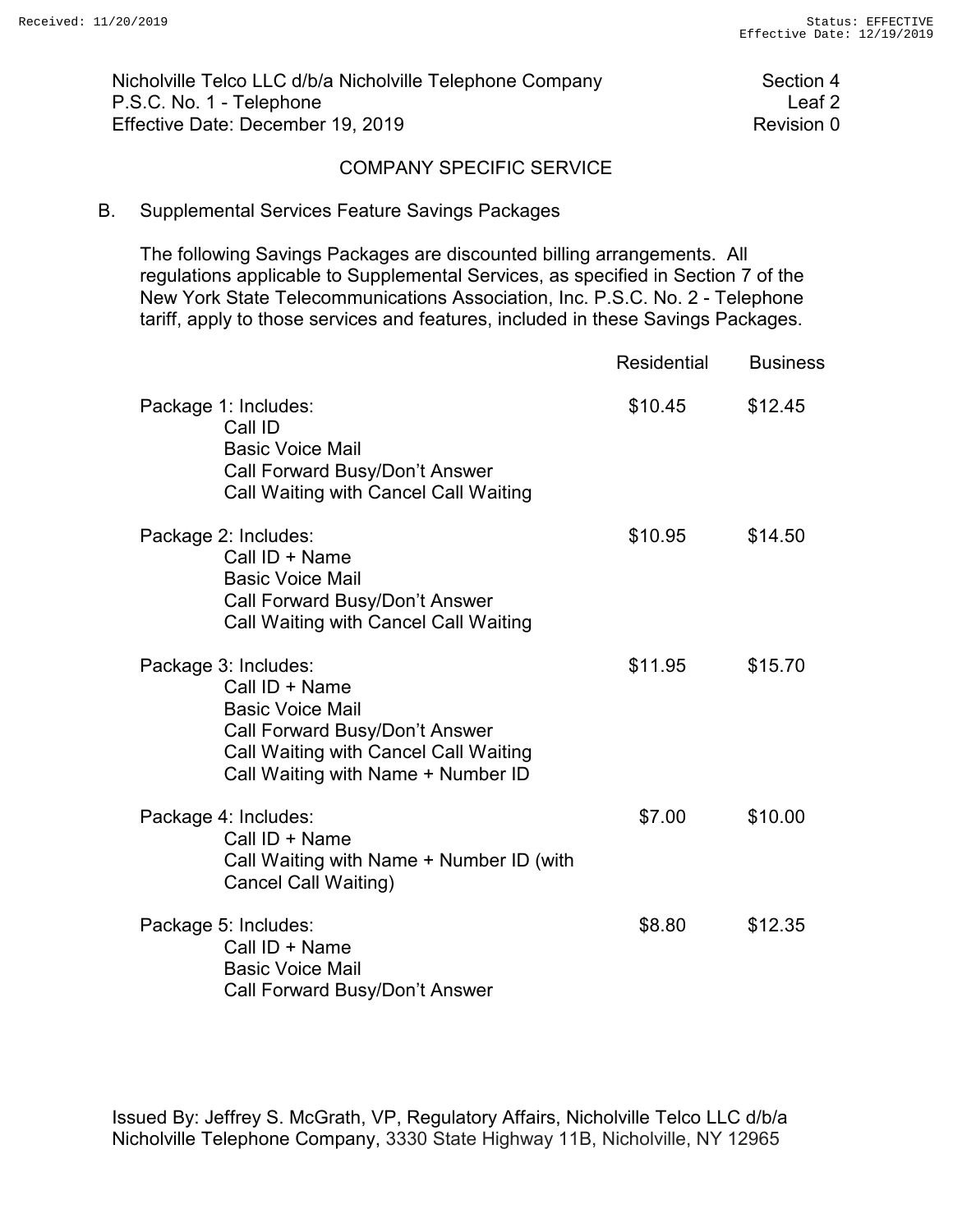Nicholville Telco LLC d/b/a Nicholville Telephone Company Section 4 P.S.C. No. 1 - Telephone Leaf 3 Effective Date: December 19, 2019 Revision 0

# COMPANY SPECIFIC SERVICE

## B. Supplemental Services Feature Savings Packages (Cont'd)

## **Champion Feature Package**

The Company offers to its residential and small business customers (of seven lines or less) the following supplemental savings package, which is included in the Worry Free Package found in Section 4 Leaf 4 of this tariff. Residential and small business customers must also subscribe to the Company's unlimited long distance service\* which is provided as part of the Worry Free Package as well. The Champion Feature package includes the customer's choice of three of the following Custom Calling/CLASS Features:

Call Waiting; Call ID with Name; Speed Call (8); Three Way Calling; Call Forwarding; Call Forwarding with Remote Activation/Deactivation; Home Intercom; Warm Line; Call Forward – No Answer; Call Forward – Busy; CF Busy No Answer; Programmable Call Restriction

#### **Rates**

|                          | Residential          | <b>Business</b> |
|--------------------------|----------------------|-----------------|
| Champion Feature Package | $$5.95$ <sup>#</sup> | $$8.30^{#}$     |

\* All long distance service offered by Nicholville Telco LLC, including the unlimited long distance service in the Worry Free Package, is provided by SLIC Network Solutions, (P.S.C. No. 1 - Private Line & Toll Communications) d/b/a Nicholville Long Distance.

# Reflects feature pricing only which is a subcomponent of the Worry Free Package